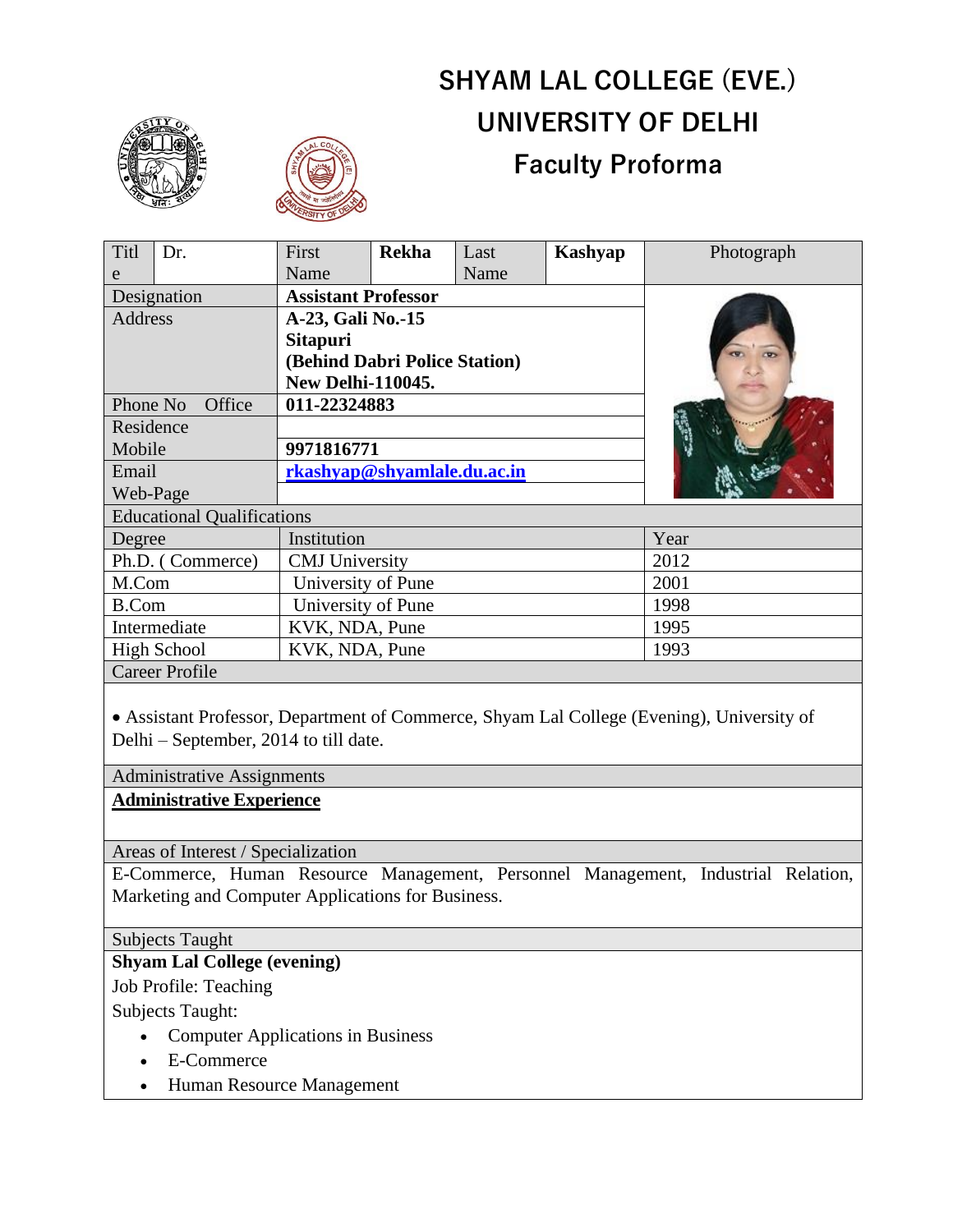- Principles of Marketing
- Advertising
- Entrepreneurship

Research Guidance

Publications Profile

## Publications

# **RESEARCH ARTICLES PUBLISHED**

- 1. Rekha kashyap " From Traditional to E-Marketing : Issues & Challenges" published in ASPIRARE, An International Journal of Commerce & Management, Vol. No.2, (September 2015) ISSN (P) : 2394-0484ISSN (E) : 2394-6601, Pg-1.
- 2. Rekha kashyap " Carbon Credits A Step toReduce Air Pollution" published in International Journal of Engineering Research andManagement Technology, Vol. No.2, Issue No. 4 (July 2015) ISSN : 2348- 4309, Pg-42.
- 3. Rekha kashyap " NGOs Contribution towards Environmental Protection And Green Economy" published in International Journal of Engineering Research andManagement Technology, Vol. No.2, Issue No. 1 (January 2015) ISSN : 2348- 4309, Pg-82.
- 4. Rekha kashyap " Trends of Retailing in E- Commerce Product and Service" published in Global Journalof Enterprise Information System Vol. No5,(2013) GJEISIPRINT ISSN : 0975- 153X ONLINE ISSN : 0975- 1432 , Pg-40.
- 5. Rekha kashyap "E-Commerce: An overview ofdifferent methods of E- Commerce in present scenario" Published in IJITM - International Journal of Information Technology and Management, Vol. No.2, ( 2012) ISSN: 2249-4150, Pg -1.
- 6. Rekha kashyap "E-Commerce : A Growing prospect from Traditional toE-Retailing" Published in IJITM - International Journal of Information Technology and Management, Vol. No.3, (2012) ISSN: 2249-4150, Pg -1.

Conference Organization/ Presentations

# **REFRESHER COURSE/FDP/Conference/Seminar/Workshop/ Webinar Attended**

- 1. Participated in One week Faculty Development Programme on "Online Teaching Platforms" Organized by Shyamlal College Eve, University of Delhi, August 10-17, 2020.
- 2. Participated in one week FDP on Marketing Research organized by Internal Quality Assurance Cell (IQAC) of Shyam Lal College(Evening) from August 21st to August 26th, 2017.
- 3. Attended two-day faculty development program on "computer application in business" held on 20-21/1/2017 at the auditorium of SGBT Khalsa College, university of Delhi.
- 4. Attended workshop on SPSS organized by ICFAI-Business School & Shyam Lal College (Eve.), University of Delhi on October 10, 2015.